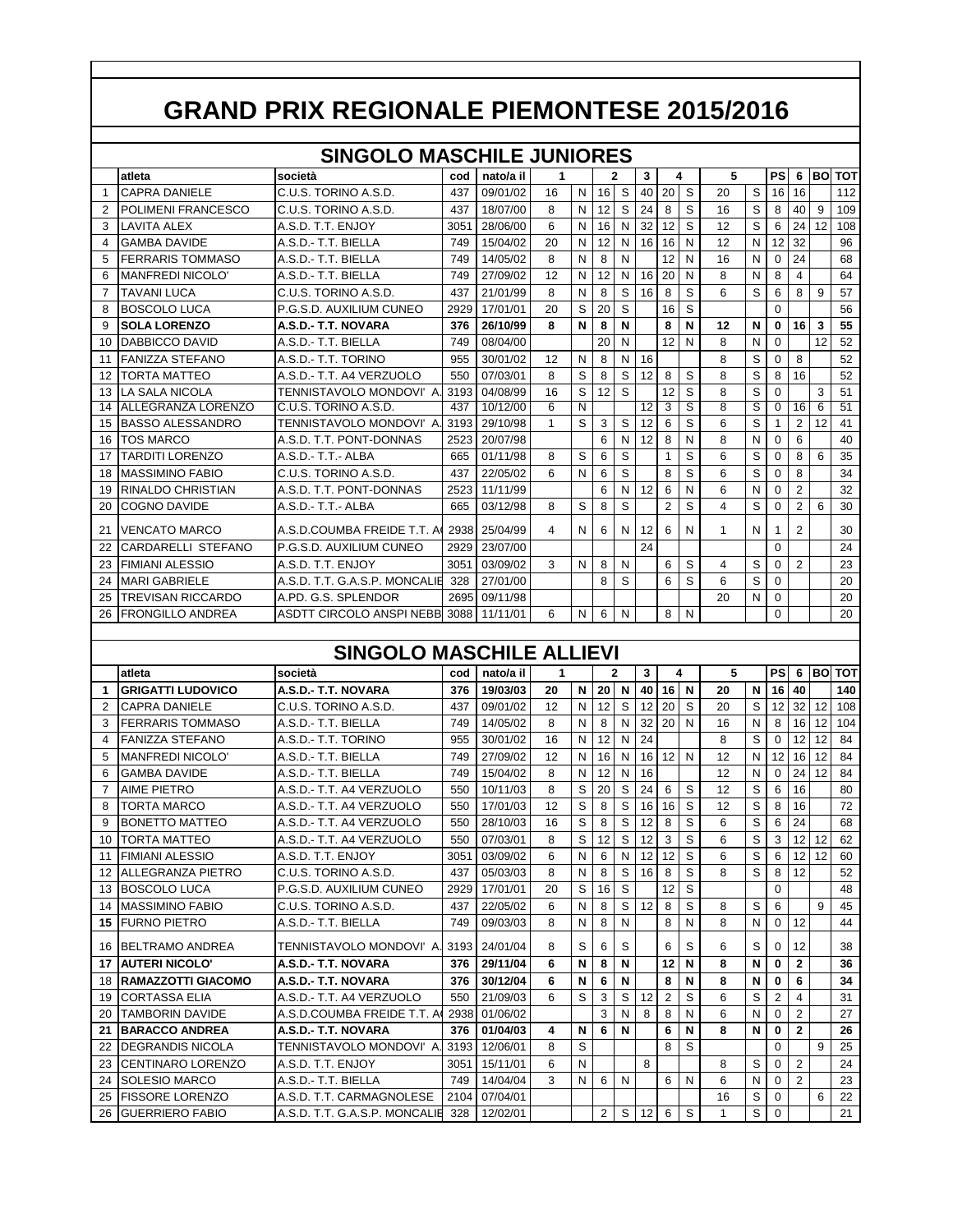|    |                            | <b>SINGOLO MASCHILE RAGAZZI</b> |      |           |                |   |                 |              |                 |                 |             |                |   |                 |                |    |               |
|----|----------------------------|---------------------------------|------|-----------|----------------|---|-----------------|--------------|-----------------|-----------------|-------------|----------------|---|-----------------|----------------|----|---------------|
|    | atleta                     | società                         | cod  | nato/a il | 1              |   |                 | $\mathbf{2}$ | 3               |                 | 4           | 5              |   | <b>PS</b>       | 6              |    | <b>BOITOT</b> |
| 1  | <b>GRIGATTI LUDOVICO</b>   | A.S.D.- T.T. NOVARA             | 376  | 19/03/03  | 20             | N | 20              | N            | 40              | 20              | N           | 20             | N | 20              | 16             | 9  | 125           |
| 2  | AIME PIETRO                | A.S.D.- T.T. A4 VERZUOLO        | 550  | 10/11/03  | 20             | S | 16              | S            | 16              | 12              | S           | 12             | S | 12              | 40             | 12 | 116           |
| 3  | TORTA MARCO                | A.S.D.- T.T. A4 VERZUOLO        | 550  | 17/01/03  | 16             | S | 20              | S            | 24              | 16              | S           | 16             | S | 16              | 24             | 12 | 112           |
| 4  | <b>GAMBA FRANCESCO</b>     | A.S.D.- T.T. BIELLA             | 749  | 20/01/05  | 12             | N | 16              | N            | 32              | 16              | N           | 16             | N | 12              | 32             |    | 112           |
| 5  | <b>GIAI ANDREA</b>         | A.S.D. T.T. ENJOY               | 3051 | 11/05/05  | 16             | N | 12              | N            | 24              | 12              | N           | 20             | S | 12              | 16             |    | 88            |
| 6  | <b>BONETTO MATTEO</b>      | A.S.D.- T.T. A4 VERZUOLO        | 550  | 28/10/03  | 12             | S | 12              | S            | 16              | 20              | S           | 8              | S | 8               | 12             | 12 | 84            |
| 7  | <b>FURNO PIETRO</b>        | A.S.D.- T.T. BIELLA             | 749  | 09/03/03  | 8              | N | 8               | N            |                 | 6               | N           | 12             | N | $\mathbf 0$     | 24             | 12 | 70            |
| 8  | ALLEGRANZA PIETRO          | C.U.S. TORINO A.S.D.            | 437  | 05/03/03  | 12             | N | 8               | S            | 16              | 8               | S           | 8              | S | 8               | 16             | 9  | 69            |
| 9  | <b>AUTERI NICOLO'</b>      | A.S.D.- T.T. NOVARA             | 376  | 29/11/04  | 3              | N | 6               | N            | 16              | 12              | N           | 12             | N | 3               | 12             |    | 58            |
| 10 | PEIRANO ALESSANDRO         | A.S.D.- T.T. A4 VERZUOLO        | 550  | 15/02/05  | 12             | S | 8               | S            | 12              | 8               | S           |                |   | $\mathbf 0$     | 12             |    | 52            |
| 11 | <b>BELTRAMO ANDREA</b>     | TENNISTAVOLO MONDOVI' A.        | 3193 | 24/01/04  | 8              | S | 8               | S            | 8               | 6               | S           | 6              | S | 6               | 6              | 12 | 48            |
|    |                            |                                 |      |           |                |   |                 |              |                 |                 |             |                |   |                 |                |    |               |
| 12 | <b>CORTASSA ELIA</b>       | A.S.D.- T.T. A4 VERZUOLO        | 550  | 21/09/03  | 8              | S | 12              | S            | 8               | 8               | S           | 6              | S | 6               | 4              | 6  | 46            |
| 13 | ALLEGRANZA GIACOMO         | C.U.S. TORINO A.S.D.            | 437  | 11/01/06  | 6              | N |                 |              |                 | 12              | S           | 12             | S | 0               | 16             |    | 46            |
| 14 | AMERIO ALESSIO             | A.S.D.- T.T. TORINO             | 955  | 12/09/05  | 6              | N | 8               | N            | 8               | 6               | S           | 8              | S | 6               | 12             |    | 42            |
| 15 | <b>BARACCO ANDREA</b>      | A.S.D.- T.T. NOVARA             | 376  | 01/04/03  | $\mathbf{2}$   | N | 6               | N            | 8               | 8               | N           | 6              | N | $\mathbf{2}$    | 12             |    | 40            |
| 16 | <b>GARELLO ANDREA</b>      | A.S.D.- T.T. A4 VERZUOLO        | 550  | 04/02/07  | 8              | S | 8               | S            | 12              | 8               | S           | 6              | S | 6               | $\overline{2}$ |    | 38            |
| 17 | PINTO ANTONIO              | A.S.D.- G.S.G. REGALDI          | 101  | 04/06/06  | 8              | N | 6               | N            | 12              |                 |             |                |   | $\mathbf 0$     | 12             |    | 38            |
| 18 | <b>AFFESTI LUCA</b>        | A.S.D.- T.T. NOVARA             | 376  | 10/12/03  | 8              | N | 8               | N            | 12              | 8               | N           | 8              | N | 8               |                |    | 36            |
| 19 | <b>RAMAZZOTTI GIACOMO</b>  | A.S.D.- T.T. NOVARA             | 376  | 30/12/04  | 6              | N | 6               | N            | 12              | 6               | N           | 8              | N | 6               | $\overline{2}$ |    | 34            |
| 20 | <b>BORDABOSSANA NICOLA</b> | A.S.D.- T.T. A4 VERZUOLO        | 550  | 27/02/07  | 8              | S | 6               | S            | 12              | $\overline{2}$  | S           | 4              | S | $\overline{2}$  | $\overline{2}$ |    | 32            |
| 21 | <b>SOLESIO MARCO</b>       | A.S.D.- T.T. BIELLA             | 749  | 14/04/04  | 6              | N | 8               | N            | 6               | 6               | N           | 6              | N | 6               | $\overline{2}$ | 3  | 31            |
| 22 | <b>IZZO GIACOMO</b>        | A.S.D.- T.T. A4 VERZUOLO        | 550  | 05/02/07  | 6              | S | 6               | S            | 8               | 6               | S           | 8              | S | 6               | 2              |    | 30            |
| 23 | <b>BOCCACCIO DAVIDE</b>    | ASDTT CIRCOLO ANSPI NEBB        | 3088 | 28/02/04  | 8              | N | 12              | N            |                 |                 |             | 8              | N | $\mathbf 0$     |                |    | 28            |
| 24 | <b>CASASSA COSTANTINO</b>  | A.S.D. T.T. ENJOY               | 3051 | 27/02/04  | 6              | N |                 |              | 12              |                 |             | 6              | S | $\mathbf 0$     | $\overline{2}$ |    | 26            |
| 25 | DORINDO ANDREA             | A.S.D. T.T. LIBERTAS CHALLA     | 2392 | 22/08/03  |                |   | 6               | N            | 4               | 8               | N           | 6              | N | $\mathbf 0$     |                |    | 24            |
|    |                            |                                 |      |           |                |   |                 |              |                 |                 |             |                |   |                 |                |    |               |
|    |                            | SINGOLO MASCHILE GIOVANISSIMI   |      |           |                |   |                 |              |                 |                 |             |                |   |                 |                |    |               |
|    | atleta                     | società                         | cod  | nato/a il | 1              |   |                 | $\mathbf{2}$ | 3               |                 | 4           | 5              |   | PS              | 6              |    | <b>BOITOT</b> |
| 1  | <b>GAMBA FRANCESCO</b>     | A.S.D.- T.T. BIELLA             | 749  | 20/01/05  | 20             | N | 20              | N            | 32              | 16 <sup>1</sup> | N           | 20             | N | 16              | 40             | 12 | 144           |
| 2  | GIAI ANDREA                | A.S.D. T.T. ENJOY               | 3051 | 11/05/05  | 16             | N | 16              | N            | 40              | 20              | N           | 20             | S | 16              | 32             | 12 | 140           |
| 3  | <b>GARELLO ANDREA</b>      | A.S.D.- T.T. A4 VERZUOLO        | 550  | 04/02/07  | 20             | S | 12              | S            | 24              | 12              | S           | 12             | S | 12              | 24             | 12 | 104           |
| 4  | PEIRANO ALESSANDRO         | A.S.D.- T.T. A4 VERZUOLO        | 550  | 15/02/05  | 16             | S | 20              | S            | 24              | 16              | S           |                |   | 0               | 16             | 12 | 104           |
| 5  | AMERIO ALESSIO             | A.S.D.- T.T. TORINO             | 955  | 12/09/05  | 12             | N | 12              | N            | 16              | 12              | S           | 12             | S | 12              | 24             | 12 | 88            |
| 6  | ALLEGRANZA GIACOMO         | C.U.S. TORINO A.S.D.            | 437  | 11/01/06  | 12             | N |                 |              | 16              | 20              | S           | 16             | S | $\mathbf 0$     | 16             | 6  | 86            |
| 7  | <b>IZZO GIACOMO</b>        | A.S.D.- T.T. A4 VERZUOLO        | 550  | 05/02/07  | 12             | S | 16              | S            | 16 <sup>1</sup> | 8               | S           | 8              | S | 8               | 12             | 12 | 76            |
| 8  | PINTO ANTONIO              | A.S.D.- G.S.G. REGALDI          | 101  | 04/06/06  | 8              | N | 12              | N            | 12              | 12              | N           |                |   | 0               | 16             | 9  | 69            |
| 9  | <b>BORDABOSSANA NICOLA</b> | A.S.D.- T.T. A4 VERZUOLO        | 550  | 27/02/07  | 8              | S | 8               | S            | 12              | 6               | S           | 6              | S | 6               | 12             | 12 | 58            |
| 10 | <b>GARELLO SIMONE</b>      | A.S.D.- T.T. A4 VERZUOLO        | 550  | 06/10/08  | 3              | S | 12              | S            | 16 8            |                 | S           | 8              | S | 3               | 12             |    | 56            |
| 11 | <b>BUONO ALBERTO</b>       | A.S.D.- T.T. TORINO             | 955  | 17/10/05  | 3              | N | 8               | N            | 6               | 8               | $\mathsf S$ | 8              | S | 3               | 12             | 9  | 51            |
| 12 | <b>CORTASSA SIMONE</b>     | A.S.D.- T.T. A4 VERZUOLO        | 550  | 05/04/06  | 8              | S | 3               | S            | 12              | 6               | S           | 6              | S | 3               | 16             |    | 48            |
|    |                            |                                 |      |           |                |   |                 |              |                 |                 |             |                |   |                 |                |    |               |
| 13 | <b>CISCHINO MATTEO</b>     | A.S.D.- T.T. A4 VERZUOLO        | 550  | 29/10/05  | 12             | S | 8               | S            | 12 <sub>l</sub> | 6               | S           |                |   | $\mathbf 0$     | 4              |    | 42            |
| 14 | <b>BOVO ALESSIO</b>        | A.S.D.- T.T. A4 VERZUOLO        | 550  | 09/08/06  |                |   | 8               | S            | 12              | 6               | S           | 6              | S | $\mathbf 0$     | 2              |    | 34            |
| 15 | <b>AUDINO MARCO</b>        | <b>ASD TT IVREA</b>             | 2882 | 17/04/06  | 1              | N |                 |              | 12              |                 |             | 8              | S | 0               |                | 9  | 30            |
| 16 | <b>AIROLDI SIMONE</b>      | ASDTT CIRCOLO ANSPI NEBB        | 3088 | 18/08/05  |                |   |                 |              |                 | 12              | N           | 16             | N | $\mathbf 0$     |                |    | 28            |
| 17 | <b>FINOCCHIARO SIMONE</b>  | A.S.D. T.T. G.A.S.P. MONCALIE   | 328  | 04/06/08  |                |   | 8               | S            | 12              | 2               | S           | $\overline{c}$ | S | 0               | $\overline{2}$ |    | 26            |
| 18 | <b>ZANGHI SAMUELE</b>      | A.PD. G.S. SPLENDOR             | 2695 | 27/09/06  |                |   | 2               | N            | 2               | 8               | N           | 12             | N | 0               | 2              |    | 26            |
| 19 | <b>BRUNI FABRIZIO</b>      | A.S.D.- T.T. TORINO             | 955  | 21/11/05  | $\overline{2}$ | N |                 |              | $\overline{2}$  | 6               | S           | 3              | S | $\mathbf 0$     | 6              | 6  | 25            |
| 20 | <b>BARILE GIACOMO</b>      | A.S.D.- T.T. A4 VERZUOLO        | 550  | 13/04/05  |                |   |                 |              | 12 <sub>1</sub> | 8               | S           |                |   | 0               |                |    | 20            |
| 21 | <b>DIANGO MATTEO</b>       | A.S.D.- T.T. NOVARA             | 376  | 16/08/06  | 8              | N | 8               | N            |                 | 3               | N           |                |   | 0               |                |    | 19            |
| 22 | <b>COSSEDDU FABIO</b>      | A.S.D.- T.T. BIELLA             | 749  | 24/01/05  |                |   | 1               | N            |                 | 8               | N           | 8              | N | 0               |                |    | 17            |
| 23 | LEVANTI RICCARDO           | A.S.D.- T.T. BIELLA             | 749  | 15/03/06  |                |   | 3               | N            |                 |                 |             | 12             | N | 0               | $\overline{2}$ |    | 17            |
| 24 | <b>AUTERI LEONARDO</b>     | A.S.D.- T.T. NOVARA             | 376  | 13/07/07  | 1              | N | 1               | N            | $\mathbf{2}$    |                 |             | 8              | N | 0               | 2              |    | 14            |
| 25 | <b>BELTRAMO IVAN</b>       | TENNISTAVOLO MONDOVI'A.         | 3193 | 13/11/06  | 2              | S | 1               | S            | 2               |                 |             | 6              | S | 0               | 2              |    | 13            |
|    |                            |                                 |      |           |                |   |                 |              |                 |                 |             |                |   |                 |                |    |               |
|    |                            | <b>SINGOLO MASCHILE UNDER 8</b> |      |           |                |   |                 |              |                 |                 |             |                |   |                 |                |    |               |
|    | atleta                     | società                         | cod  | nato/a il | 1              |   |                 | 2            | 3               |                 | 4           | 5              |   | PS              | 6              |    | <b>BO TOT</b> |
| 1  | <b>GARELLO SIMONE</b>      | A.S.D.- T.T. A4 VERZUOLO        | 550  | 06/10/08  | 20             | S |                 | 20 S         |                 | 40 20 $\vert$ S |             | 20             | S | 20 <sub>1</sub> | 40             |    | 140           |
| 2  | <b>FINOCCHIARO SIMONE</b>  | A.S.D. T.T. G.A.S.P. MONCALIE   | 328  | 04/06/08  |                |   | 12 <sub>1</sub> | S            | 32 <sub>1</sub> | 16 <sup>1</sup> | S           | 16             | S | 0               | 32             |    | 108           |
|    |                            |                                 |      |           |                |   |                 |              |                 |                 |             |                |   |                 |                |    |               |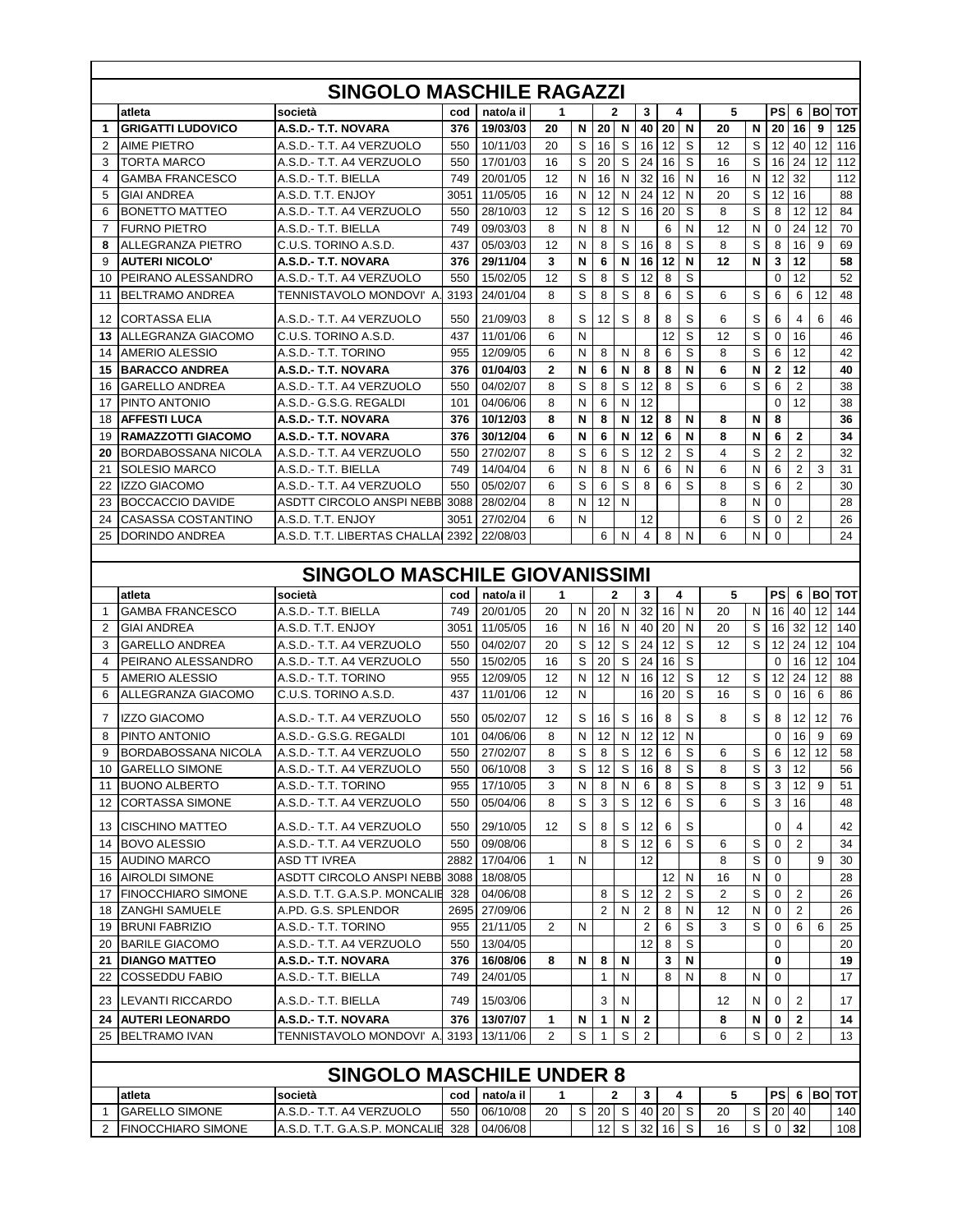| 3                       | DELLA GRAZIA MATTIA                             | A.S.D. T.T. CARMAGNOLESE                       | 2104        | 13/03/08             |             |           |                 |              |                         | 12           | S | 12             | S      | $\mathbf 0$    | 24                      |    | 48             |
|-------------------------|-------------------------------------------------|------------------------------------------------|-------------|----------------------|-------------|-----------|-----------------|--------------|-------------------------|--------------|---|----------------|--------|----------------|-------------------------|----|----------------|
| 4                       | <b>MAGNAGHI TOMMASO</b>                         | A.S.D.- T.T. NOVARA                            | 376         | 06/02/09             |             |           |                 |              |                         | 20           | N |                |        | 0              |                         |    | 20             |
| 5                       | TERZAGHI FILIPPO                                | A.D. P.G.S. AUXILIUM FOSSAN                    | 61          | 22/09/08             |             |           | 16              | S            |                         |              |   |                |        | $\Omega$       |                         |    | 16             |
| 6                       | <b>BARBONE GABRIELE</b>                         | A.S.D. T.T. CARMAGNOLESE                       | 2104        | 26/05/08             |             |           |                 |              |                         |              |   | 8              | S      | 0              |                         |    | 8              |
|                         |                                                 |                                                |             |                      |             |           |                 |              |                         |              |   |                |        |                |                         |    |                |
|                         |                                                 | <b>SINGOLO FEMMINILE JUNIORES</b>              |             |                      |             |           |                 |              |                         |              |   |                |        |                |                         |    |                |
|                         | atleta                                          | società                                        | cod         | nato/a il            | 1           |           |                 | $\mathbf{2}$ | 3                       |              | 4 | 5              |        | PS             | 6                       |    | <b>BOITOT</b>  |
| 1                       | <b>SERENO REGIS CHIARA</b>                      | A.S.D.- T.T. TORINO                            | 955         | 26/02/00             | 20          | N         | 20              | N            | 40                      | 16           | S | 20             | S      | 16             | 32                      | 12 | 144            |
| $\overline{2}$          | ORIGLIA ANNA                                    | A.S.D.- T.T. A4 VERZUOLO                       | 550         | 20/04/98             | 8           | S         | 20              | S            | 32                      | 20           | S | 16             | S      | 8              | 24                      | 6  | 118            |
| 3                       | <b>ZUCCHETTI GIULIA</b>                         | A.S.D.- T.T. A4 VERZUOLO                       | 550         | 30/04/99             | 20          | S         | 16              | S            | 24                      | 12           | S | 12             | S      | 12             | 24                      | 12 | 108            |
| $\overline{4}$          | <b>FIMIANI FABIANA</b>                          | A.S.D. T.T. ENJOY                              | 3051        | 01/10/00             | 16          | N         | 16              | N            | 24                      |              |   |                |        | $\Omega$       | 6                       | 12 | 74             |
| 5                       | <b>GIORDANO LUCIA</b>                           | A.S.D.- T.T. A4 VERZUOLO                       | 550         | 08/10/98             | 16          | S         |                 |              | 6                       | 12           | S |                |        | $\mathbf 0$    | 40                      |    | 74             |
| 6                       | <b>INDELICATO GAIA</b>                          | A.S.D.- T.T. NOVARA                            | 376         | 19/02/02             |             |           |                 |              |                         | 20           | N | 20             | N      | $\bf{0}$       | 4                       |    | 44             |
| $\overline{7}$          | PETTINEO GIULIA                                 | A.S.D. T.T. G.A.S.P. MONCALIE                  | 328         | 22/07/98             |             |           | 12 <sup>2</sup> | S            | 4                       | 3            | S | 12             | S      | $\mathbf 0$    |                         |    | 31             |
| 8                       | <b>ZONTA FRANCESCA</b>                          | A.S.D. T.T. ENJOY                              | 3051        | 01/10/98             | 12          | N         |                 |              |                         |              |   |                |        | $\Omega$       | $\overline{\mathbf{4}}$ | 3  | 19             |
| 9                       | <b>BORRELLO BEATRICE</b>                        | TENNISTAVOLO MONDOVI' A. 3193                  |             | 30/04/00             | 12          | S         |                 |              |                         |              |   |                |        | $\Omega$       |                         | 3  | 15             |
| 10                      | <b>ARNALDI CINZIA</b>                           | <b>TENNISTAVOLO MONDOVI' A.9</b>               | 3193        | 03/08/00             |             |           |                 |              |                         |              |   | 3              | S      | 0              |                         |    | 3              |
| 11                      | SOBIK JULIA LUCJA                               | <b>TENNISTAVOLO MONDOVI' A.9</b>               | 3193        | 03/11/01             |             |           |                 |              |                         |              |   | $\overline{2}$ | S      | $\mathbf 0$    |                         |    | $\overline{2}$ |
|                         |                                                 |                                                |             |                      |             |           |                 |              |                         |              |   |                |        |                |                         |    |                |
|                         |                                                 | <b>SINGOLO FEMMINILE ALLIEVE</b>               |             |                      |             |           |                 |              |                         |              |   |                |        |                |                         |    |                |
|                         | atleta                                          | società                                        | cod         | nato/a il            | $\mathbf 1$ |           |                 | 2            | 3                       |              | 4 | 5              |        | PS             | 6                       |    | <b>BO TOT</b>  |
| $\overline{\mathbf{1}}$ | RINAUDO SARA                                    | A.S.D.- T.T. A4 VERZUOLO                       | 550         | 04/03/03             | 20          | S         |                 |              | 40                      | 16           | S | 20             | S      | $\mathbf 0$    | 32                      |    | 128            |
| $\overline{2}$          | <b>INDELICATO SILVIA</b>                        | A.S.D.- T.T. NOVARA                            | 376         | 20/06/03             | 20          | N         | 20 <sub>1</sub> | N            | 24                      | 20           | N | 20             | N      | 20             | 40                      |    | 124            |
| 3                       | <b>DROMO VALENTINA</b>                          | A.S.D.- T.T. NOVARA                            | 376         | 13/03/03             | 16          | N         | 16              | N            | 32                      |              |   | 16             | N      | $\mathbf 0$    | 24                      |    | 104            |
| 4                       | <b>MOGNA MARIANNA</b>                           | A.S.D.- T.T. A4 VERZUOLO                       | 550         | 04/04/04             | 16          | S         | 20              | S            | 24                      | 20           | S |                |        | $\mathbf 0$    |                         |    | 80             |
| 5                       | <b>RUFFONI GIULIA</b>                           | A.S.D.- T.T. NOVARA                            | 376         | 12/07/03             |             |           | 8               | N            |                         | 12           | N | 12             | N      | $\mathbf 0$    | 24                      |    | 56             |
| 6                       | <b>INDELICATO GAIA</b>                          | A.S.D.- T.T. NOVARA                            | 376         | 19/02/02             | 8           | N         | 12              | N            |                         | 8            | N | $\mathbf{2}$   | N      | 0              | $\mathbf{2}$            |    | 32             |
| $\overline{7}$          | <b>NASTA FRANCESCA</b>                          | A.S.D.- T.T. NOVARA                            | 376         | 01/08/03             |             |           |                 |              |                         | 16           | N | 3              | N      | 0              | 6                       |    | 25             |
| 8                       | <b>GROSSO BENEDETTA</b>                         | A.S.D.- T.T.- ALBA                             | 665         | 28/09/03             | 12          | S         |                 |              |                         | 12           | S |                |        | $\mathbf 0$    |                         |    | 24             |
| 9                       | <b>DELFINO MARTINA</b>                          | P.G.S.D. AUXILIUM CUNEO                        | 2929        | 30/09/04             |             |           | 16 <sup>1</sup> | S            | 6                       |              |   |                |        | $\mathbf 0$    |                         |    | 22             |
| 10                      | <b>SOBIK JULIA LUCJA</b>                        | TENNISTAVOLO MONDOVI' A.                       | 3193        | 03/11/01             |             |           |                 |              |                         |              |   | 16             | S      | $\mathbf 0$    |                         | 3  | 19             |
| 11                      | <b>MENA MARTA</b>                               | A.S.D.- T.T. NOVARA                            | 376         | 06/11/03             |             |           |                 |              |                         |              |   | 12             | N      | 0              | 4                       |    | 16             |
| 12                      | <b>FERRARI ALICE</b>                            | A.S.D. T.T. ENJOY                              | 3051        | 14/09/04             | 12          | N         |                 |              |                         |              |   |                |        | 0              |                         |    | 12             |
| 13                      | <b>MONDELLI MICOL</b>                           | A.PD. G.S. SPLENDOR                            | 2695        | 03/06/04             |             |           |                 |              |                         |              |   | $\mathbf{1}$   | N      | $\mathbf 0$    |                         |    | $\mathbf{1}$   |
|                         |                                                 |                                                |             |                      |             |           |                 |              |                         |              |   |                |        |                |                         |    |                |
|                         |                                                 | <b>SINGOLO FEMMINILE RAGAZZE</b>               |             |                      |             |           |                 |              |                         |              |   |                |        |                |                         |    |                |
|                         | atleta                                          | società                                        | cod         | nato/a il            | 1           |           |                 | 2            | 3                       |              | 4 | 5              |        | PS             | -6                      |    | <b>BOITOT</b>  |
| 1                       | RINAUDO SARA                                    | A.S.D.- T.T. A4 VERZUOLO                       | 550         | 04/03/03             | 20          | S         |                 |              | 32                      | 20           | S | 20             | S      | $\mathbf 0$    | 32                      | 12 | 136            |
| 2                       | <b>INDELICATO SILVIA</b>                        | A.S.D.- T.T. NOVARA                            | 376         | 20/06/03             | 12          | N         | 20 N            |              |                         | 24 20 N      |   | 16             | N      |                | $12$ 40 9               |    | 129            |
| 3                       | DE COSTANZO ANASTASIA                           | A.S.D.- T.T. TORINO                            | 955         | 01/08/05             | 20          | N         | 12 <sub>1</sub> | N            | 40                      |              |   | 16             | S      | $\Omega$       |                         |    | 88             |
|                         |                                                 |                                                |             |                      |             |           |                 |              |                         |              |   |                |        |                |                         |    |                |
| 4                       | <b>MOGNA MARIANNA</b>                           | A.S.D.- T.T. A4 VERZUOLO                       | 550         | 04/04/04             | 16          | S         | 20              | S            | 16 <sup>1</sup>         | 12           | S |                |        | $\Omega$       |                         | 9  | 73             |
| 5                       | <b>ZANETTA CHIARA</b>                           | A.S.D.- G.S.G. REGALDI                         | 101         | 13/05/05             | 12          | N         | 16              | N            | 24                      |              |   | 20             | N      | $\mathbf 0$    | 24                      |    | 96             |
| 6                       | <b>TIMO ARAYA</b>                               | P.G.S.D. AUXILIUM CUNEO                        | 2929        | 03/01/05             | 12          | S         | 16              | S            | 16 <sup>1</sup>         | 16           | S | 12             | S      | 12             | 16                      |    | 76             |
| 7                       | <b>DROMO VALENTINA</b>                          | A.S.D.- T.T. NOVARA                            | 376         | 13/03/03             | 16          | N         | 12 <sub>1</sub> | N            | 6                       |              |   | 12             | N      | 0              | 24                      | 9  | 79             |
| 8<br>9                  | <b>SULIS GIORGIA</b><br>ROLFO VALENTINA         | A.S.D.- T.T. BIELLA<br>TENNISTAVOLO MONDOVI' A | 749<br>3193 | 06/03/06<br>06/09/06 | 8<br>8      | N<br>S    | 8<br>8          | N<br>S       | 16<br>16                | $\mathbf{1}$ | S | 12<br>3        | N<br>S | 0<br>-1        | 16<br>16                |    | 60<br>51       |
| 10                      | <b>BOSSO FRANCESCA</b>                          | A.S.D.- T.T. TORINO                            | 955         | 24/04/05             | 2           | N         | 2               | N            | $\overline{2}$          | 12           | S | 12             | S      | $\overline{2}$ | 16                      |    | 44             |
| 11                      | <b>PALAZZO NICOLE</b>                           | A.S.D.- T.T. NOVARA                            | 376         | 28/11/06             | 8           | N         | 8               | N            |                         |              |   | 8              | N      | 0              | 2                       |    | 26             |
| 12                      | <b>FURNO VITTORIA</b>                           | A.S.D.- T.T. BIELLA                            | 749         | 26/12/05             |             |           |                 |              |                         | 16           | N | 8              | N      | 0              | 4                       |    | 28             |
|                         |                                                 |                                                |             |                      |             |           |                 |              |                         |              |   |                |        |                |                         |    |                |
|                         | <b>13 RUFFONI GIULIA</b>                        | A.S.D.- T.T. NOVARA                            | 376         | 12/07/03             |             |           | 8               | N            |                         | 12           | N | 3              | N      | 0              | 2                       |    | 25             |
| 14                      | <b>FANIZZA REBECCA</b>                          | A.S.D.- T.T. TORINO                            | 955         | 23/10/05             | 3           | N         | 3               | N            | $\overline{\mathbf{c}}$ | 3            | S | 8              | S      | $\overline{2}$ | 6                       |    | 23             |
|                         | 15 DELFINO MARTINA<br><b>16 NASTA FRANCESCA</b> | P.G.S.D. AUXILIUM CUNEO<br>A.S.D.- T.T. NOVARA | 2929<br>376 | 30/09/04<br>01/08/03 |             |           | 12 <sub>2</sub> | S            | 4                       | 8            | N | 8              | N      | 0<br>0         | $\mathbf{2}$            |    | 16<br>18       |
|                         |                                                 |                                                |             |                      |             |           |                 |              |                         |              |   |                |        |                |                         |    |                |
|                         |                                                 |                                                |             |                      |             |           |                 |              |                         |              |   |                |        |                |                         |    |                |
|                         |                                                 | <b>SINGOLO FEMMINILE GIOVANISSIME</b>          |             |                      |             |           |                 |              |                         |              |   |                |        |                |                         |    |                |
|                         | atleta                                          | società                                        | cod         | nato/a il            | 1           |           |                 | 2            | 3                       |              | 4 | 5              |        | $PS$ 6         |                         |    | <b>BO TOT</b>  |
| 1                       | <b>ZANETTA CHIARA</b>                           | A.S.D.- G.S.G. REGALDI                         | 101         | 13/05/05             | 16          | N         | 20 N            |              | 40                      |              |   | 20             | N      | $\mathbf 0$    | 40                      | -9 | 145            |
| 2                       | <b>TIMO ARAYA</b>                               | P.G.S.D. AUXILIUM CUNEO                        | 2929        | 03/01/05             | 20          | S         | 20              | S            | 32                      | 20           | S | 16             | S      |                | 16 32                   | 9  | 133            |
|                         | 3 SULIS GIORGIA                                 | A.S.D.- T.T. BIELLA                            | 749         | 06/03/06             | 12          | ${\sf N}$ | 12              | N            | 24                      |              |   | 16             | N      | 0              | 24                      |    | 12 100         |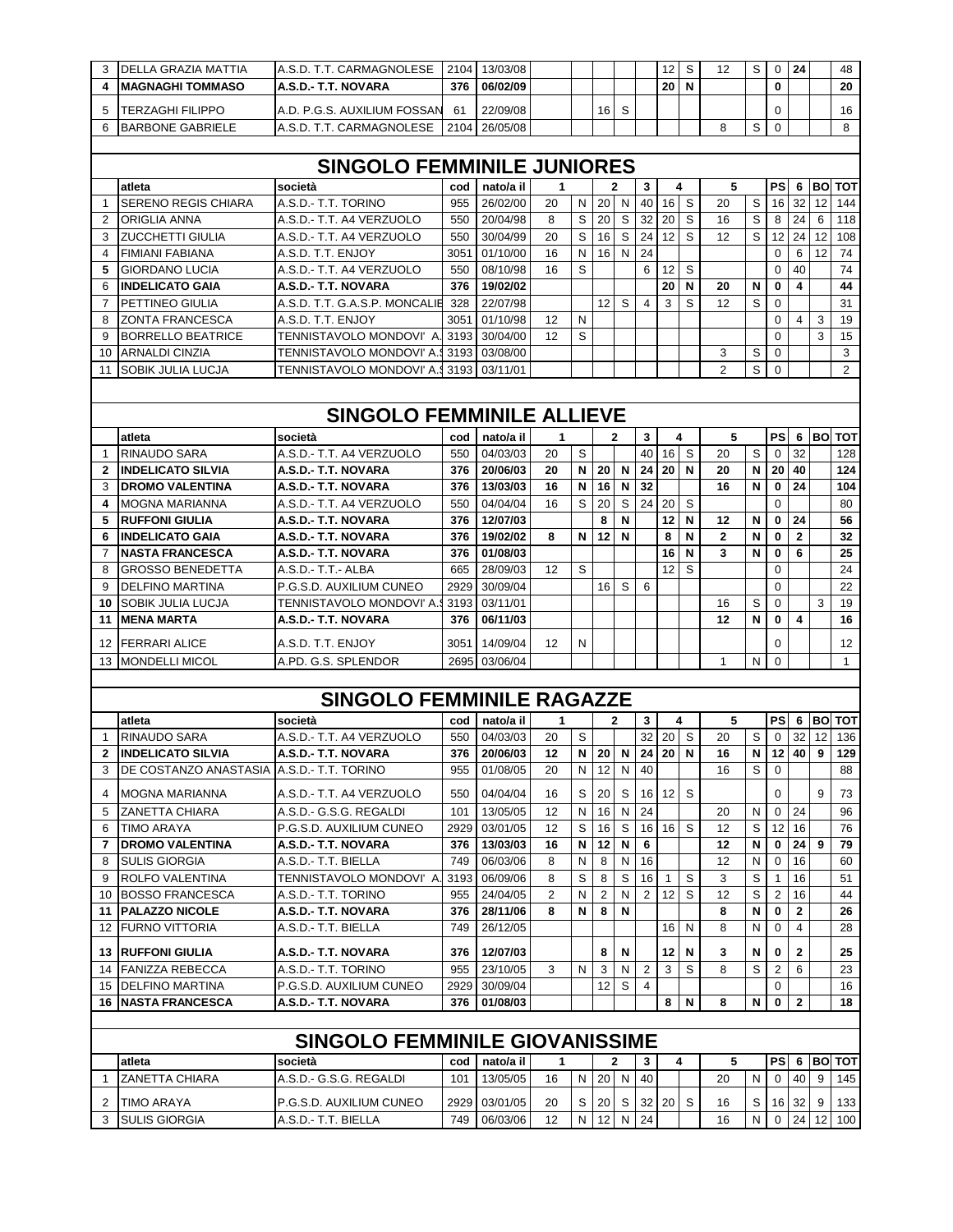| $\overline{4}$ | <b>ROLFO VALENTINA</b>                    | TENNISTAVOLO MONDOVI' A. 3193 06/09/06 |       |              | 16           |   | $S$   16   $S$   12   12   $S$ |              |              |                |    | 3              | S |                 | $3 \mid 24 \mid 12$ |           | 92  |
|----------------|-------------------------------------------|----------------------------------------|-------|--------------|--------------|---|--------------------------------|--------------|--------------|----------------|----|----------------|---|-----------------|---------------------|-----------|-----|
| 5              | DE COSTANZO ANASTASIA A.S.D.- T.T. TORINO |                                        | 955   | 01/08/05     | 20           | N | 16                             | N            | 24           |                |    | 20             | S | $\Omega$        |                     | 9         | 89  |
|                | 6 FANIZZA REBECCA                         | A.S.D.- T.T. TORINO                    | 955   | 23/10/05     | 8            | N | 8                              | $\mathsf{N}$ |              | $16$ 16        | -S | 12             | S | 8 I             |                     | 16 12     | 80  |
|                | 7 BOSSO FRANCESCA                         | A.S.D.- T.T. TORINO                    | 955   | 24/04/05     | 12           | N | 12 <sup>°</sup>                | N            | 16           | $\mathbf{3}$   | S  | $\overline{2}$ | S | 2               |                     | $16$   12 | 71  |
| 8              | <b>SERENO REGIS EMMA</b>                  | A.S.D.- T.T. TORINO                    | 955   | 16/04/06     | $\mathbf{1}$ | N | 8                              | N            | 16           |                |    | 12             | S | $\overline{0}$  |                     | 16 12     | 65  |
|                | 9   PALAZZO NICOLE                        | A.S.D.- T.T. NOVARA                    | 376 l | 28/11/06     | 3            | N | 8                              | N            | 16           |                |    | 12             | N | 0               | 16 I                | 3         | 58  |
|                | 10 FURNO VITTORIA                         | A.S.D.- T.T. BIELLA                    | 749   | 26/12/05     |              |   | 8                              | N            |              | 20             | N  | 12             | N | $\Omega$        | 6                   |           | 46  |
|                | 11 VIGNOLO ELEONORA                       | A.S.D.- T.T. A4 VERZUOLO               | 550   | 14/09/05     | 12           | S | 12                             | S            |              | 12             | S  | $\mathbf{1}$   | S | $\mathbf{0}$    |                     |           | 37  |
|                | 12 SULIS BEATRICE                         | A.S.D.- T.T. BIELLA                    | 749   | 21/06/08     | $\mathbf{1}$ | N | 3                              | N            | 6            | 16             | N  | 8              | N | $\mathbf{1}$    | $\overline{2}$      |           | 35  |
|                | <b>13 INDELICATO VALENTINA</b>            | A.S.D.- T.T. NOVARA                    | 376   | 09/04/09     |              |   |                                |              | 12           | 8              | N  | 8              | N | $\mathbf 0$     | 4                   |           | 32  |
|                | 14 ZERBO MIRIAM                           | A.PD. G.S. SPLENDOR                    | 2695  | 21/09/06     |              |   |                                |              |              | 12             | N  | 3              | N | $\mathbf 0$     |                     |           | 15  |
|                | 15 CURTI LUCIA                            | A.S.D.- T.T. TORINO                    | 955   | 17/08/06     | 2            | N |                                |              |              | $\overline{2}$ | S  | $\mathbf{1}$   | S | 0               |                     | 9         | 14  |
|                | 16 BACCHETTA ALESSIA                      | A.S.D.- G.S.G. REGALDI                 |       | 101 23/03/05 | 8            | N |                                |              |              |                |    |                |   | $\mathbf{0}$    |                     | 6         | 14  |
|                |                                           |                                        |       |              |              |   |                                |              |              |                |    |                |   |                 |                     |           |     |
|                |                                           | <b>SINGOLO FEMMINILE UNDER 8</b>       |       |              |              |   |                                |              |              |                |    |                |   |                 |                     |           |     |
|                |                                           |                                        |       |              |              |   |                                |              |              |                |    |                |   |                 |                     |           |     |
|                | atleta                                    | società                                | cod   | nato/a il    | 1            |   |                                | $\mathbf{2}$ | $\mathbf{3}$ |                | 4  | 5              |   | <b>PS</b>       |                     | 6 BO TOT  |     |
| $\mathbf{1}$   | <b>SULIS BEATRICE</b>                     | A.S.D.- T.T. BIELLA                    | 749   | 21/06/08     | 20           | N | 20 N                           |              | 40           | $20$ N         |    | 20             | N | 20 <sup>1</sup> | 40                  |           | 140 |
|                | 2 AUTERI SVEVA                            | A.S.D.- T.T. NOVARA                    | 376 l | 29/10/09     | 16           | N | $16$ N                         |              | 32           |                |    |                |   | $\mathbf{0}$    | 32                  |           | 96  |
|                |                                           | A.S.D.- T.T. NOVARA                    | 376 l | 09/04/09     | 12           | N | 12                             | N            |              | $24$ 16 N      |    | 8              | N | 8               | 112                 |           | 76  |
|                | 3 <b>INDELICATO VALENTINA</b>             |                                        |       |              |              |   |                                |              |              |                |    |                |   |                 |                     |           |     |
| 4              | <b>MOTTA LODOVICA</b>                     | A.S.D.- T.T. BIELLA                    | 749   | 15/05/08     |              |   |                                |              |              |                |    | 16             | N |                 | 0 <sub>24</sub>     |           | 40  |
| 5              | <b>GAMBA ARIANNA</b>                      | A.S.D.- T.T. BIELLA                    | 749   | 19/01/09     |              |   |                                |              |              |                |    | 12             | N | $\overline{0}$  | 16                  |           | 28  |
|                |                                           |                                        |       |              |              |   |                                |              |              |                |    |                |   |                 |                     |           |     |
|                |                                           |                                        |       |              |              |   |                                |              |              |                |    |                |   |                 |                     |           |     |
|                |                                           |                                        |       |              |              |   |                                |              |              |                |    |                |   |                 |                     |           |     |
|                |                                           |                                        |       |              |              |   |                                |              |              |                |    |                |   |                 |                     |           |     |
|                |                                           |                                        |       |              |              |   |                                |              |              |                |    |                |   |                 |                     |           |     |
|                |                                           |                                        |       |              |              |   |                                |              |              |                |    |                |   |                 |                     |           |     |
|                |                                           |                                        |       |              |              |   |                                |              |              |                |    |                |   |                 |                     |           |     |
|                |                                           |                                        |       |              |              |   |                                |              |              |                |    |                |   |                 |                     |           |     |
|                |                                           |                                        |       |              |              |   |                                |              |              |                |    |                |   |                 |                     |           |     |
|                |                                           |                                        |       |              |              |   |                                |              |              |                |    |                |   |                 |                     |           |     |
|                |                                           |                                        |       |              |              |   |                                |              |              |                |    |                |   |                 |                     |           |     |
|                |                                           |                                        |       |              |              |   |                                |              |              |                |    |                |   |                 |                     |           |     |
|                |                                           |                                        |       |              |              |   |                                |              |              |                |    |                |   |                 |                     |           |     |
|                |                                           |                                        |       |              |              |   |                                |              |              |                |    |                |   |                 |                     |           |     |
|                |                                           |                                        |       |              |              |   |                                |              |              |                |    |                |   |                 |                     |           |     |
|                |                                           |                                        |       |              |              |   |                                |              |              |                |    |                |   |                 |                     |           |     |
|                |                                           |                                        |       |              |              |   |                                |              |              |                |    |                |   |                 |                     |           |     |
|                |                                           |                                        |       |              |              |   |                                |              |              |                |    |                |   |                 |                     |           |     |
|                |                                           |                                        |       |              |              |   |                                |              |              |                |    |                |   |                 |                     |           |     |
|                |                                           |                                        |       |              |              |   |                                |              |              |                |    |                |   |                 |                     |           |     |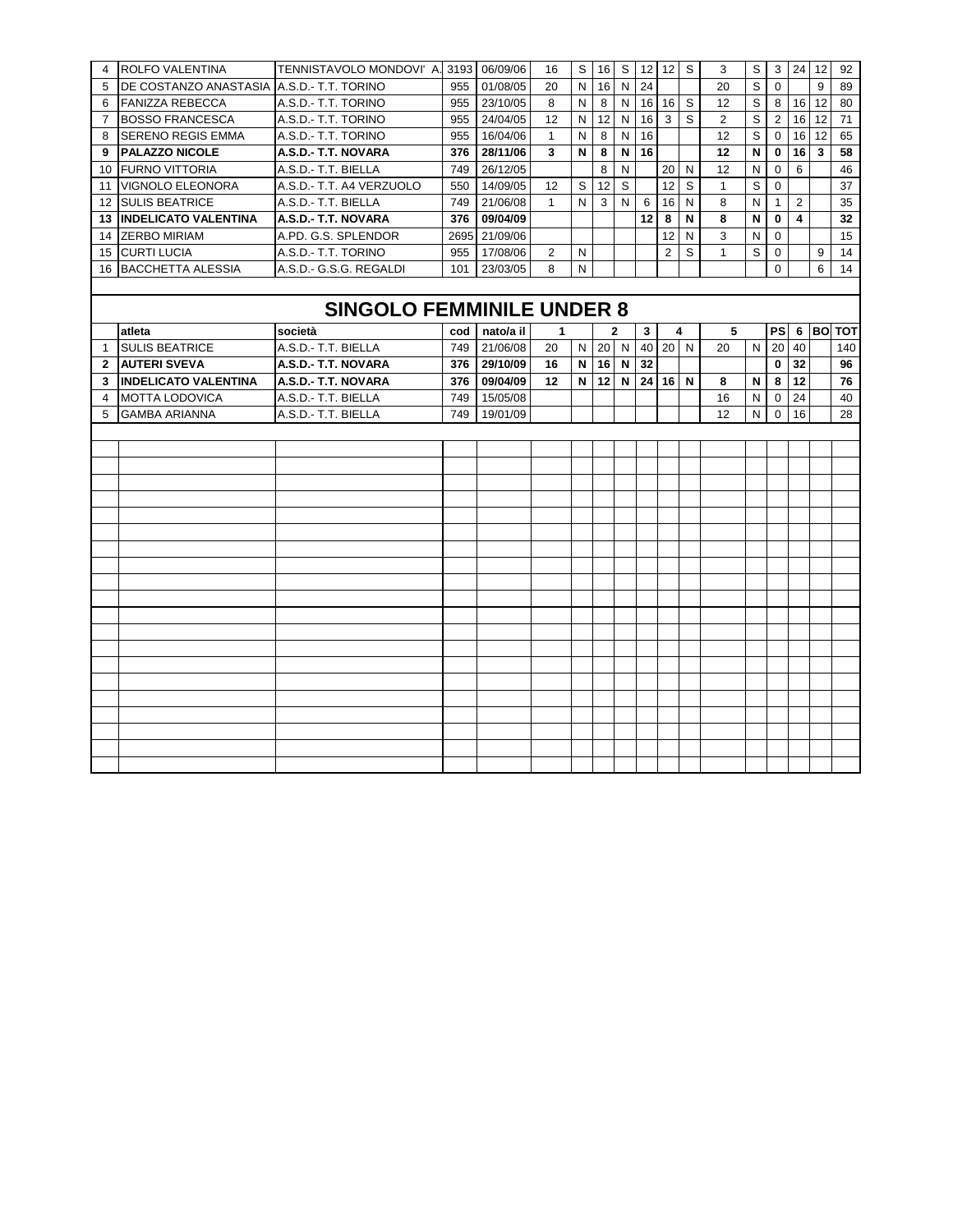|                     | <b>CLASSIFICA DELLA 6^ PROVA - MONCALIERI 2-06-2016</b> |                                             |             |                      |                |  |
|---------------------|---------------------------------------------------------|---------------------------------------------|-------------|----------------------|----------------|--|
|                     |                                                         |                                             |             |                      |                |  |
|                     |                                                         | <b>SINGOLO MASCHILE JUNIORES -19</b>        |             |                      |                |  |
|                     | atleta                                                  | società                                     | cod         | nato/a il            |                |  |
| 1                   | POLIMENI FRANCESCO                                      | C.U.S. TORINO A.S.D.                        | 437         |                      | p.ti           |  |
| 2                   | <b>GAMBA DAVIDE</b>                                     | A.S.D.- T.T. BIELLA                         | 749         | 18/07/00<br>15/04/02 | 40<br>32       |  |
| 3                   | LAVITA ALEX                                             | A.S.D. T.T. ENJOY                           |             | 28/06/00             | 24             |  |
| 4                   | <b>FERRARIS TOMMASO</b>                                 | A.S.D.- T.T. BIELLA                         | 3051<br>749 | 14/05/02             | 24             |  |
|                     |                                                         |                                             |             | 09/01/02             |                |  |
| 5                   | <b>CAPRA DANIELE</b><br><b>SOLA LORENZO</b>             | C.U.S. TORINO A.S.D.<br>A.S.D.- T.T. NOVARA | 437<br>376  | 26/10/99             | 16<br>16       |  |
| 6<br>$\overline{7}$ | TORTA MATTEO                                            | A.S.D.- T.T. A4 VERZUOLO                    |             | 07/03/01             | 16             |  |
|                     | ALLEGRANZA LORENZO                                      | C.U.S. TORINO A.S.D.                        | 550         |                      | 16             |  |
| 8<br>9              | <b>TAVANI LUCA</b>                                      | C.U.S. TORINO A.S.D.                        | 437<br>437  | 10/12/00<br>21/01/99 | 8              |  |
| 10                  | <b>FANIZZA STEFANO</b>                                  | A.S.D.- T.T. TORINO                         |             |                      |                |  |
| 11                  |                                                         | A.S.D.- T.T.- ALBA                          | 955         | 30/01/02             | 8<br>8         |  |
| 12                  | TARDITI LORENZO<br><b>MASSIMINO FABIO</b>               | C.U.S. TORINO A.S.D.                        | 665         | 01/11/98<br>22/05/02 | 8              |  |
|                     |                                                         | A.S.D. T.T. PONT-DONNAS                     | 437         | 20/07/98             |                |  |
| 13<br>14            | <b>TOS MARCO</b><br><b>MANFREDI NICOLO'</b>             | A.S.D.- T.T. BIELLA                         | 2523<br>749 | 27/09/02             | 6<br>4         |  |
| 15                  | <b>BASSO ALESSANDRO</b>                                 | TENNISTAVOLO MONDOVI'                       | 3193        | 29/10/98             | 2              |  |
| 16                  | RINALDO CHRISTIAN                                       | A.S.D. T.T. PONT-DONNAS                     | 2523        | 11/11/99             | $\overline{c}$ |  |
| 17                  | <b>COGNO DAVIDE</b>                                     | A.S.D.- T.T.- ALBA                          | 665         | 03/12/98             | 2              |  |
| 18                  | <b>VENCATO MARCO</b>                                    | A.S.D.COUMBA FREIDE T.T                     | 2938        | 25/04/99             | 2              |  |
| 19                  | <b>FIMIANI ALESSIO</b>                                  | A.S.D. T.T. ENJOY                           | 3051        | 03/09/02             | 2              |  |
|                     |                                                         |                                             |             |                      |                |  |
|                     |                                                         |                                             |             |                      |                |  |
|                     |                                                         | <b>SINGOLO MASCHILE ALLIEVI-21</b>          |             |                      |                |  |
|                     | atleta                                                  | società                                     | cod         | nato/a il            | p.ti           |  |
| 1                   | <b>GRIGATTI LUDOVICO</b>                                | A.S.D.- T.T. NOVARA                         | 376         | 19/03/03             | 40             |  |
| 2                   | CAPRA DANIELE                                           | C.U.S. TORINO A.S.D.                        | 437         | 09/01/02             | 32             |  |
| 3                   | <b>GAMBA DAVIDE</b>                                     | A.S.D.- T.T. BIELLA                         | 749         | 15/04/02             | 24             |  |
| 4                   | <b>BONETTO MATTEO</b>                                   | A.S.D.- T.T. A4 VERZUOLO                    | 550         | 28/10/03             | 24             |  |
| 5                   | <b>FERRARIS TOMMASO</b>                                 | A.S.D.- T.T. BIELLA                         | 749         | 14/05/02             | 16             |  |
| 6                   | <b>MANFREDI NICOLO'</b>                                 | A.S.D.- T.T. BIELLA                         | 749         | 27/09/02             | 16             |  |
| 7                   | <b>AIME PIETRO</b>                                      | A.S.D.- T.T. A4 VERZUOLO                    | 550         | 10/11/03             | 16             |  |
| 8                   | <b>TORTA MARCO</b>                                      | A.S.D.- T.T. A4 VERZUOLO                    | 550         | 17/01/03             | 16             |  |
| 9                   | <b>FANIZZA STEFANO</b>                                  | A.S.D.- T.T. TORINO                         | 955         | 30/01/02             | 12             |  |
| 10                  | <b>TORTA MATTEO</b>                                     | A.S.D.- T.T. A4 VERZUOLO                    | 550         | 07/03/01             | 12             |  |
| 11                  | <b>FIMIANI ALESSIO</b>                                  | A.S.D. T.T. ENJOY                           | 3051        | 03/09/02             | 12             |  |
| 12                  | ALLEGRANZA PIETRO                                       | C.U.S. TORINO A.S.D.                        | 437         | 05/03/03             | 12             |  |
| 13                  | <b>FURNO PIETRO</b>                                     | A.S.D.- T.T. BIELLA                         | 749         | 09/03/03             | 12             |  |
| 14                  | BELTRAMO ANDREA                                         | TENNISTAVOLO MONDOVI'                       | 3193        | 24/01/04             | 12             |  |
| 15                  | RAMAZZOTTI GIACOMO                                      | A.S.D.- T.T. NOVARA                         | 376         | 30/12/04             | 6              |  |
| 16                  | <b>CORTASSA ELIA</b>                                    | A.S.D.- T.T. A4 VERZUOLO                    | 550         | 21/09/03             | 4              |  |
| 17                  | <b>AUTERI NICOLO'</b>                                   | A.S.D.- T.T. NOVARA                         | 376         | 29/11/04             | $\mathbf{2}$   |  |
| 18                  | TAMBORIN DAVIDE                                         | A.S.D.COUMBA FREIDE T.T                     | 2938        | 01/06/02             | 2              |  |
| 19                  | <b>BARACCO ANDREA</b>                                   | A.S.D.- T.T. NOVARA                         | 376         | 01/04/03             | $\mathbf{2}$   |  |
| 20                  | CENTINARO LORENZO                                       | A.S.D. T.T. ENJOY                           | 3051        | 15/11/01             | 2              |  |
| 21                  | <b>SOLESIO MARCO</b>                                    | A.S.D.- T.T. BIELLA                         | 749         | 14/04/04             | 2              |  |
|                     |                                                         |                                             |             |                      |                |  |
|                     |                                                         | <b>SINGOLO MASCHILE RAGAZZI-22</b>          |             |                      |                |  |
|                     |                                                         |                                             |             |                      |                |  |
|                     | atleta                                                  | società                                     | cod         | nato/a il            | p.ti           |  |
| 1                   | <b>AIME PIETRO</b>                                      | A.S.D.- T.T. A4 VERZUOLO                    | 550         | 10/11/03             | 40             |  |
| 2                   | GAMBA FRANCESCO                                         | A.S.D.- T.T. BIELLA                         | 749         | 20/01/05             | 32             |  |
| 3                   | TORTA MARCO                                             | A.S.D.- T.T. A4 VERZUOLO                    | 550         | 17/01/03             | 24             |  |
| 4<br>5              | <b>FURNO PIETRO</b><br><b>GRIGATTI LUDOVICO</b>         | A.S.D.- T.T. BIELLA<br>A.S.D.- T.T. NOVARA  | 749         | 09/03/03             | 24<br>16       |  |
|                     | <b>GIAI ANDREA</b>                                      | A.S.D. T.T. ENJOY                           | 376         | 19/03/03             |                |  |
| 6<br>7              | ALLEGRANZA PIETRO                                       | C.U.S. TORINO A.S.D.                        | 3051<br>437 | 11/05/05<br>05/03/03 | 16<br>16       |  |
|                     |                                                         |                                             | 437         |                      |                |  |
| 8<br>9              | ALLEGRANZA GIACOMO                                      | C.U.S. TORINO A.S.D.                        |             | 11/01/06             | 16             |  |
|                     | BONETTO MATTEO                                          | A.S.D.- T.T. A4 VERZUOLO                    | 550         | 28/10/03             | 12             |  |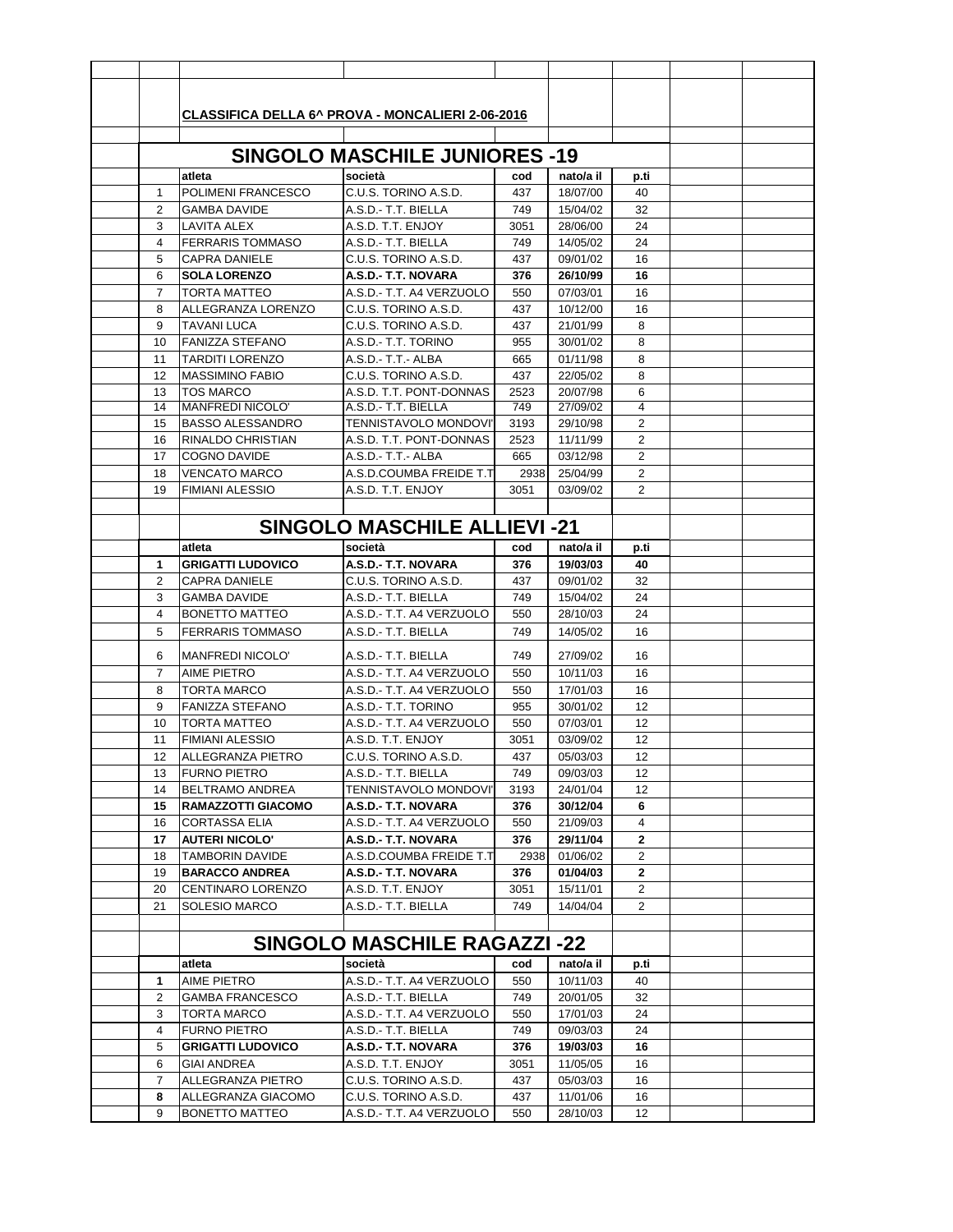| 10             | <b>AUTERI NICOLO'</b>     | A.S.D.- T.T. NOVARA                       | 376  | 29/11/04  | 12             |  |
|----------------|---------------------------|-------------------------------------------|------|-----------|----------------|--|
| 11             | PEIRANO ALESSANDRO        | A.S.D.- T.T. A4 VERZUOLO                  | 550  | 15/02/05  | 12             |  |
| 12             | AMERIO ALESSIO            | A.S.D.- T.T. TORINO                       | 955  | 12/09/05  | 12             |  |
| 13             | <b>BARACCO ANDREA</b>     | A.S.D.- T.T. NOVARA                       | 376  | 01/04/03  | 12             |  |
| 14             | PINTO ANTONIO             | A.S.D.- G.S.G. REGALDI                    | 101  | 04/06/06  | 12             |  |
| 15             | BELTRAMO ANDREA           | TENNISTAVOLO MONDOVI'                     | 3193 | 24/01/04  | 6              |  |
| 16             | <b>CORTASSA ELIA</b>      | A.S.D.- T.T. A4 VERZUOLO                  | 550  | 21/09/03  | 4              |  |
| 17             | <b>GARELLO ANDREA</b>     | A.S.D.- T.T. A4 VERZUOLO                  | 550  | 04/02/07  | 2              |  |
| 18             | RAMAZZOTTI GIACOMO        | A.S.D.- T.T. NOVARA                       | 376  | 30/12/04  | 2              |  |
| 19             | BORDABOSSANA NICOLA       | A.S.D.- T.T. A4 VERZUOLO                  | 550  | 27/02/07  | 2              |  |
| 20             | <b>SOLESIO MARCO</b>      | A.S.D.- T.T. BIELLA                       | 749  | 14/04/04  | 2              |  |
| 21             | <b>IZZO GIACOMO</b>       | A.S.D.- T.T. A4 VERZUOLO                  | 550  | 05/02/07  | 2              |  |
| 22             | <b>CASASSA COSTANTINO</b> | A.S.D. T.T. ENJOY                         | 3051 | 27/02/04  | 2              |  |
|                |                           |                                           |      |           |                |  |
|                |                           | <b>SINGOLO MASCHILE GIOVANISSIMI - 20</b> |      |           |                |  |
|                | atleta                    | società                                   | cod  | nato/a il | p.ti           |  |
| $\mathbf{1}$   | <b>GAMBA FRANCESCO</b>    | A.S.D.- T.T. BIELLA                       | 749  | 20/01/05  | 40             |  |
| $\overline{2}$ | GIAI ANDREA               | A.S.D. T.T. ENJOY                         | 3051 | 11/05/05  | 32             |  |
| 3              | ALLEGRANZA GIACOMO        | C.U.S. TORINO A.S.D.                      | 437  | 11/01/06  | 16             |  |
| 4              | AMERIO ALESSIO            | A.S.D.- T.T. TORINO                       | 955  | 12/09/05  | 24             |  |
| 5              | PEIRANO ALESSANDRO        | A.S.D.- T.T. A4 VERZUOLO                  | 550  | 15/02/05  | 16             |  |
| 6              | <b>GARELLO ANDREA</b>     | A.S.D.- T.T. A4 VERZUOLO                  | 550  | 04/02/07  | 24             |  |
| $\overline{7}$ | PINTO ANTONIO             | A.S.D.- G.S.G. REGALDI                    | 101  | 04/06/06  | 16             |  |
| 8              | <b>CORTASSA SIMONE</b>    | A.S.D.- T.T. A4 VERZUOLO                  | 550  | 05/04/06  | 16             |  |
| 9              | <b>IZZO GIACOMO</b>       | A.S.D.- T.T. A4 VERZUOLO                  | 550  | 05/02/07  | 12             |  |
| 10             | BORDABOSSANA NICOLA       | A.S.D.- T.T. A4 VERZUOLO                  | 550  | 27/02/07  | 12             |  |
| 11             | GARELLO SIMONE            | A.S.D.- T.T. A4 VERZUOLO                  | 550  | 06/10/08  | 12             |  |
| 12             | <b>BUONO ALBERTO</b>      | A.S.D.- T.T. TORINO                       | 955  | 17/10/05  | 12             |  |
| 13             | <b>BRUNI FABRIZIO</b>     | A.S.D.- T.T. TORINO                       | 955  | 21/11/05  | 6              |  |
| 14             | <b>CISCHINO MATTEO</b>    | A.S.D.- T.T. A4 VERZUOLO                  | 550  | 29/10/05  | 4              |  |
| 15             | <b>BOVO ALESSIO</b>       | A.S.D.- T.T. A4 VERZUOLO                  | 550  | 09/08/06  | 2              |  |
| 16             | <b>FINOCCHIARO SIMONE</b> | A.S.D. T.T. G.A.S.P. MONCA                | 328  | 04/06/08  | 2              |  |
| 17             | <b>ZANGHI SAMUELE</b>     | A.PD. G.S. SPLENDOR                       | 2695 | 27/09/06  | $\overline{2}$ |  |
| 18             | LEVANTI RICCARDO          | A.S.D.- T.T. BIELLA                       | 749  | 15/03/06  | 2              |  |
| 19             | <b>AUTERI LEONARDO</b>    | A.S.D.- T.T. NOVARA                       | 376  | 13/07/07  | $\mathbf{2}$   |  |
| 20             | <b>BELTRAMO IVAN</b>      | TENNISTAVOLO MONDOVI'                     | 3193 | 13/11/06  | $\overline{2}$ |  |
|                |                           |                                           |      |           |                |  |
|                |                           | <b>SINGOLO MASCHILE UNDER 8-3-</b>        |      |           |                |  |
|                | atleta                    | società                                   | cod  | nato/a il | p.ti           |  |
| 1              | <b>GARELLO SIMONE</b>     | A.S.D.- T.T. A4 VERZUOLO                  | 550  | 06/10/08  | 40             |  |
| 2              | <b>FINOCCHIARO SIMONE</b> | A.S.D. T.T. G.A.S.P. MONCA                | 328  | 04/06/08  | 32             |  |
| 3              | DELLA GRAZIA MATTIA       | A.S.D. T.T. CARMAGNOLES                   | 2104 | 13/03/08  | 24             |  |
|                |                           |                                           |      |           |                |  |
|                |                           | <b>SINGOLO FEMMINILE JUNIORES -7 -</b>    |      |           |                |  |
|                | atleta                    | società                                   | cod  | nato/a il | p.ti           |  |
| 1              | GIORDANO LUCIA            | A.S.D.- T.T. A4 VERZUOLO                  | 550  | 08/10/98  | 40             |  |
| 2              | SERENO REGIS CHIARA       | A.S.D.- T.T. TORINO                       | 955  | 26/02/00  | 32             |  |
| 3              | ORIGLIA ANNA              | A.S.D.- T.T. A4 VERZUOLO                  | 550  | 20/04/98  | 24             |  |
| 4              | ZUCCHETTI GIULIA          | A.S.D.- T.T. A4 VERZUOLO                  | 550  | 30/04/99  | 24             |  |
| 5              | FIMIANI FABIANA           | A.S.D. T.T. ENJOY                         | 3051 | 01/10/00  | 6              |  |
| 6<br>7         | <b>INDELICATO GAIA</b>    | A.S.D.- T.T. NOVARA                       | 376  | 19/02/02  | 4              |  |
|                | ZONTA FRANCESCA           | A.S.D. T.T. ENJOY                         | 3051 | 01/10/98  | 4              |  |
|                |                           |                                           |      |           |                |  |
|                |                           | <b>SINGOLO FEMMINILE ALLIEVE -7 -</b>     |      |           |                |  |
|                | atleta                    | società                                   | cod  | nato/a il | p.ti           |  |
| 1              | <b>INDELICATO SILVIA</b>  | A.S.D.- T.T. NOVARA                       | 376  | 20/06/03  | 40             |  |
| 2              | RINAUDO SARA              | A.S.D.- T.T. A4 VERZUOLO                  | 550  | 04/03/03  | 32             |  |
| 3              | <b>DROMO VALENTINA</b>    | A.S.D.- T.T. NOVARA                       | 376  | 13/03/03  | 24             |  |
| 4              | <b>RUFFONI GIULIA</b>     | A.S.D.- T.T. NOVARA                       | 376  | 12/07/03  | 24             |  |
| 5              | <b>NASTA FRANCESCA</b>    | A.S.D.- T.T. NOVARA                       | 376  | 01/08/03  | 6              |  |
| 6              | MENA MARTA                | A.S.D.- T.T. NOVARA                       | 376  | 06/11/03  | 4              |  |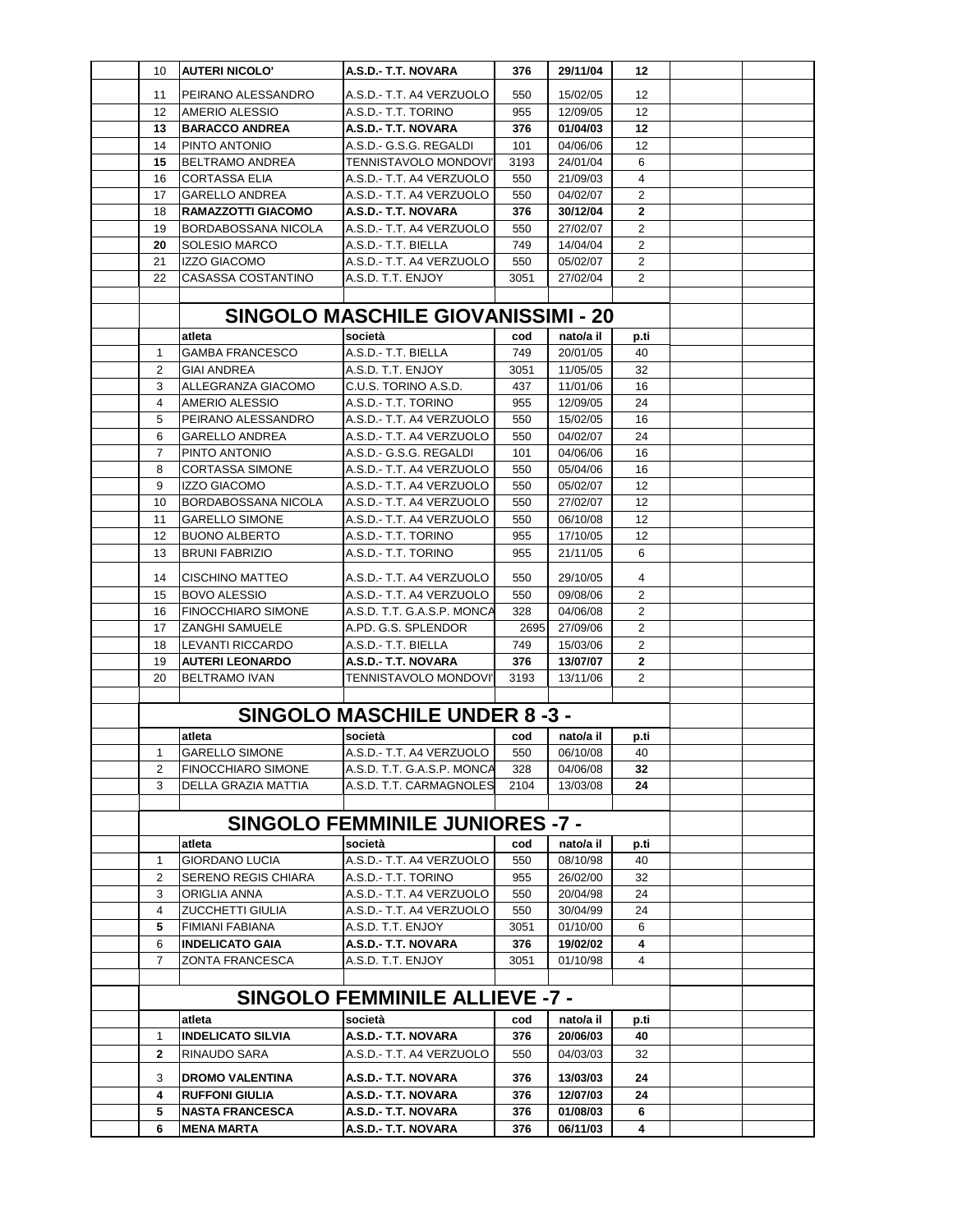| $\overline{7}$ | <b>INDELICATO GAIA</b>                           | A.S.D.- T.T. NOVARA                             | 376          | 19/02/02             | $\mathbf{2}$                   |  |
|----------------|--------------------------------------------------|-------------------------------------------------|--------------|----------------------|--------------------------------|--|
|                |                                                  |                                                 |              |                      |                                |  |
|                |                                                  | <b>SINGOLO FEMMINILE RAGAZZE - 13 -</b>         |              |                      |                                |  |
|                | atleta                                           | società                                         | cod          | nato/a il            | p.ti                           |  |
| 1              | <b>INDELICATO SILVIA</b>                         | A.S.D.- T.T. NOVARA                             | 376          | 20/06/03             | 40                             |  |
| 2              | RINAUDO SARA                                     | A.S.D.- T.T. A4 VERZUOLO                        | 550          | 04/03/03             | 32                             |  |
| 3              | <b>ZANETTA CHIARA</b>                            | A.S.D.- G.S.G. REGALDI                          | 101          | 13/05/05             | 24                             |  |
| 4<br>5         | <b>DROMO VALENTINA</b><br><b>TIMO ARAYA</b>      | A.S.D.- T.T. NOVARA<br>P.G.S.D. AUXILIUM CUNEO  | 376<br>2929  | 13/03/03<br>03/01/05 | 24<br>16                       |  |
| 6              | <b>SULIS GIORGIA</b>                             | A.S.D.- T.T. BIELLA                             | 749          | 06/03/06             | 16                             |  |
| 7              | <b>ROLFO VALENTINA</b>                           | TENNISTAVOLO MONDOVI'                           | 3193         | 06/09/06             | 16                             |  |
| 8              | <b>BOSSO FRANCESCA</b>                           | A.S.D.- T.T. TORINO                             | 955          | 24/04/05             | 16                             |  |
| 9              | <b>FANIZZA REBECCA</b>                           | A.S.D.- T.T. TORINO                             | 955          | 23/10/05             | 6                              |  |
| 10             | <b>FURNO VITTORIA</b>                            | A.S.D.- T.T. BIELLA                             | 749          | 26/12/05             | $\overline{4}$                 |  |
| 11<br>12       | <b>PALAZZO NICOLE</b><br><b>RUFFONI GIULIA</b>   | A.S.D.- T.T. NOVARA<br>A.S.D.- T.T. NOVARA      | 376<br>376   | 28/11/06<br>12/07/03 | $\overline{2}$<br>$\mathbf{2}$ |  |
| 13             | <b>NASTA FRANCESCA</b>                           | A.S.D.- T.T. NOVARA                             | 376          | 01/08/03             | $\overline{2}$                 |  |
|                |                                                  |                                                 |              |                      |                                |  |
|                |                                                  | <b>SINGOLO FEMMINILE GIOVANISSIME -11 -</b>     |              |                      |                                |  |
|                | atleta                                           | società                                         | cod          | nato/a il            | p.ti                           |  |
| 1              | <b>ZANETTA CHIARA</b>                            | A.S.D.- G.S.G. REGALDI                          | 101          | 13/05/05             | 40                             |  |
| 2              | <b>TIMO ARAYA</b>                                | P.G.S.D. AUXILIUM CUNEO                         | 2929         | 03/01/05             | 32                             |  |
| 3              | <b>SULIS GIORGIA</b>                             | A.S.D.- T.T. BIELLA                             | 749          | 06/03/06             | 24                             |  |
| 4              | ROLFO VALENTINA                                  | <b>TENNISTAVOLO MONDOVI'</b>                    | 3193         | 06/09/06             | 24                             |  |
| 5              | <b>FANIZZA REBECCA</b>                           | A.S.D.- T.T. TORINO                             | 955          | 23/10/05             | 16                             |  |
| 6              | <b>BOSSO FRANCESCA</b>                           | A.S.D.- T.T. TORINO                             | 955          | 24/04/05             | 16                             |  |
| 7              | <b>SERENO REGIS EMMA</b>                         | A.S.D.- T.T. TORINO                             | 955          | 16/04/06             | 16                             |  |
| 8<br>9         | <b>PALAZZO NICOLE</b><br><b>FURNO VITTORIA</b>   | A.S.D.- T.T. NOVARA<br>A.S.D.- T.T. BIELLA      | 376<br>749   | 28/11/06<br>26/12/05 | 16<br>6                        |  |
| 10             | <b>INDELICATO VALENTINA</b>                      | A.S.D.- T.T. NOVARA                             | 376          | 09/04/09             | 4                              |  |
| 11             | <b>SULIS BEATRICE</b>                            | A.S.D.- T.T. BIELLA                             | 749          | 21/06/08             | $\overline{2}$                 |  |
|                |                                                  |                                                 |              |                      |                                |  |
|                |                                                  | <b>SINGOLO FEMMINILE UNDER 8-5-</b>             |              |                      |                                |  |
|                | atleta                                           | società                                         | cod          | nato/a il            | p.ti                           |  |
| 1              | <b>SULIS BEATRICE</b>                            | A.S.D.- T.T. BIELLA                             | 749          | 21/06/08             | 40                             |  |
| 2              | <b>AUTERI SVEVA</b>                              | A.S.D.- T.T. NOVARA                             | 376          | 29/10/09             | 32                             |  |
| 3              | <b>MOTTA LODOVICA</b>                            | A.S.D.- T.T. BIELLA                             | 749          | 15/05/08             | 24                             |  |
| 4              | <b>GAMBA ARIANNA</b>                             | A.S.D.- T.T. BIELLA                             | 749          | 19/01/09             | 16                             |  |
| 5              | <b>INDELICATO VALENTINA</b>                      | A.S.D.- T.T. NOVARA                             | 376          | 09/04/09             | 12                             |  |
|                |                                                  |                                                 |              |                      |                                |  |
|                | TORNEO INSIEME -GARA JUNIORES - 6 -              |                                                 |              |                      |                                |  |
|                | atleta<br><b>GASTALDI Luca</b>                   | società                                         | cod          | nato/a il            | cl.grp                         |  |
| 1<br>2         | <b>CASASSA Nicolò</b>                            | A.S.D. T.T. ENJOY<br>A.S.D. T.T. ENJOY          | 3051<br>3051 | 06/09/99<br>26/08/98 | 32<br>38                       |  |
| 3              | <b>MANCA Mattia</b>                              | A.S.D.- T.T.- ALBA                              | 665          | 27/07/00             | 58                             |  |
| 4              | <b>ISAYCHUK Vasil</b>                            | A.S.D. T.T. ENJOY                               | 3051         | 09/05/00             | 47                             |  |
| 5              | SANTAGATA Enrico M.                              | A.S.D.- T.T.- ALBA                              | 665          | 17/11/00             | 28                             |  |
| 5              | FIOU Andrè                                       | A.S.D.COUMBA FREIDE T.T                         | 2938         | 20/06/98             | 40                             |  |
|                |                                                  |                                                 |              |                      |                                |  |
|                | <b>TORNEO INSIEME - GARA ALLIEVI - 5-</b>        |                                                 |              |                      |                                |  |
|                | atleta                                           | società                                         | cod          | nato/a il            | cl.grp                         |  |
| 1              | <b>DI FONZO Mattia</b>                           | A.S.D. T.T. ENJOY                               | 3051         | 23/02/01             | 43                             |  |
| 2<br>3         | <b>PISANI Marco</b><br>DE CONTO Marco            | A.S.D. T.T. G.A.S.P. MONCA<br>A.S.D. T.T. ENJOY | 328<br>3051  | 12/08/01<br>03/08/04 | 33<br>67                       |  |
|                |                                                  |                                                 |              |                      |                                |  |
| 4              | MIINO Nicolò                                     | C.U.S. TORINO A.S.D.                            | 437          | 02/04/04             | 38                             |  |
| 5              | <b>KHARUNOV Marcel</b>                           | A.S.D. T.T. CARMAGNOLES                         | 2104         | 05/07/02             | 58                             |  |
|                |                                                  |                                                 |              |                      |                                |  |
|                | TORNEO INSIEME -GARA RAGAZZI/E-GIOVANISSIMI -12- |                                                 |              |                      |                                |  |
|                | atleta                                           | società                                         | cod          | nato/a il cl.grp     |                                |  |